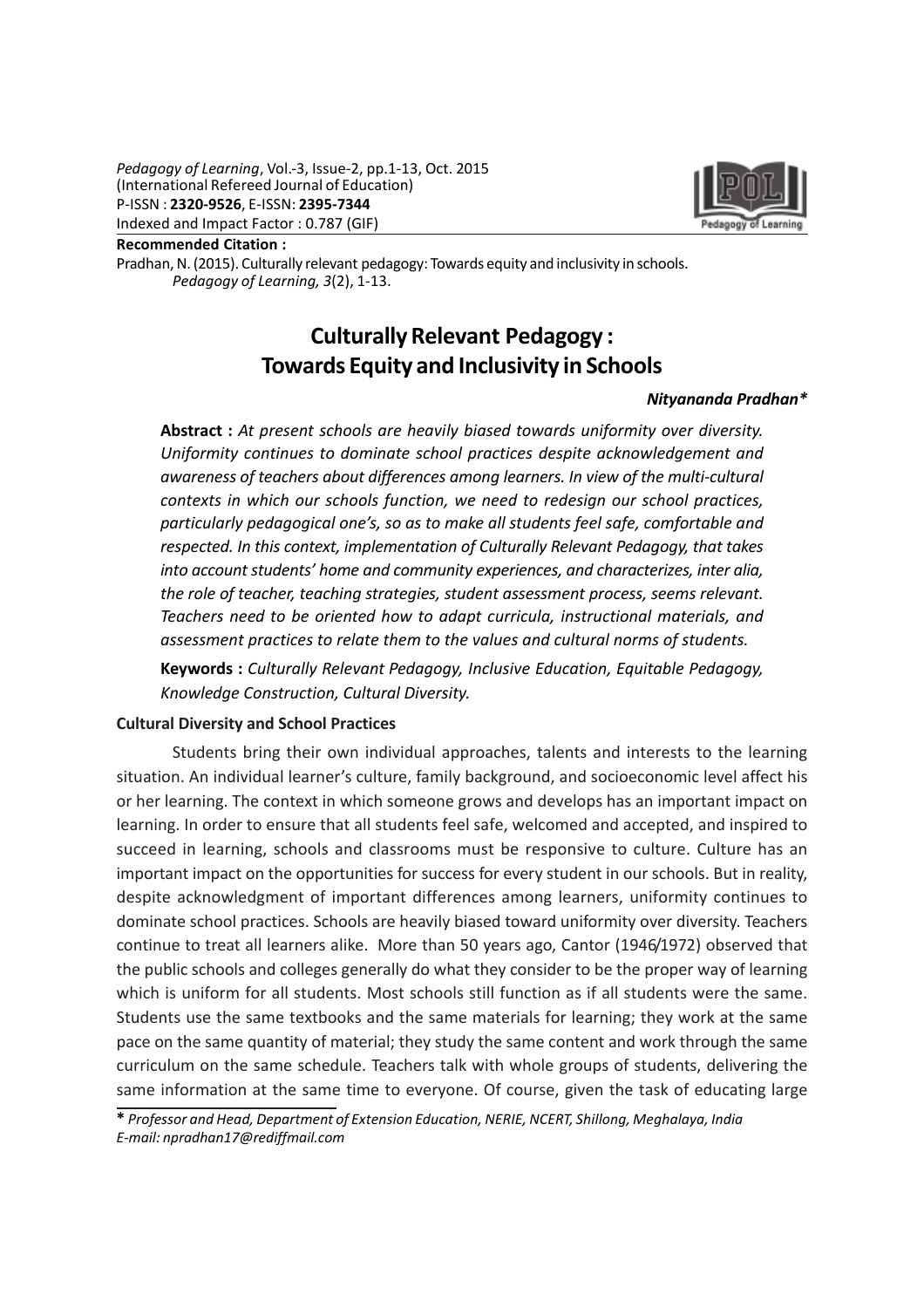numbers of people, some consistency and uniformity in the process are essential. This is a realistic perspective, but in order to attain quality in the system, we must address the imbalance between uniformity and diversity.

An appropriate balance must be determined thoughtfully with attention to social justice rather than efficiency. We need to decide what should be uniform for all students and what should be diverse and strive toward putting into practice. Every student deserves to be treated with respect. Every student should have an opportunity to reach his or her individual potential. Every student should master specific basic skills. The challenge is to identify what should be the same in schools and what should be different. We need appropriate uniform standards but not standardization. It's important to decide: (i) What outcomes should be expected for all students? (ii) What experiences should every student have? (iii) What curriculum should be uniform? (iv) How can educators work toward a common mission while honoring diversity? These questions do not have simple answers, but we must explore them to accommodate individual differences in the classroom and to give all students the best opportunities for success.

#### Inclusion and Inclusive Pedagogy

Over the last two decades, the terms 'inclusive' and 'inclusion' have been used in educational contexts. In the school sector, the term referred to the extent to which students with 'special educational needs' (DES, 1978) could be integrated into mainstream learning and teaching environments. Recently, many teachers and researchers have moved away from this narrow interpretation of inclusion as being concerned with only students with special needs. Alternative interpretations, such as that offered by Ainscow (1999), suggest that inclusive education should be concerned with "overcoming barriers to participation that may be experienced by any pupils" (p.218). He defines it as a "process of increasing the participation of pupils in, and reducing their exclusion from the cultures, curricula and communities of their local schools". This notion of inclusion, he argues, lays the foundations for an approach that could lead to the transformation of the system itself (p. 219). In other words, the learning environment should change, rather than the individual.

Inclusive pedagogy refers to the ways in which instructional process, curricula and assessment are designed and delivered to engage students in learning that is meaningful, relevant and accessible to all. It embraces a wide range of differences based on gender, ethnicity, socio-economic status etc. and explores their effects on individual learning. This broader view is now being used widely in the Indian education sector with reference to learners of all ages who come from different social classes and ethnic backgrounds. It includes disabled students, students from different religious backgrounds, different cultural identities and sexual orientations. Inclusive pedagogy rejects ability labeling, and offers an alternative framework for organizing learning. It urges teachers to create environments which do not limit the expectations of both teacher and pupils. Inclusive pedagogy is opposed to practices which address education for all by offering provision for most with additional or different experiences for some. Instead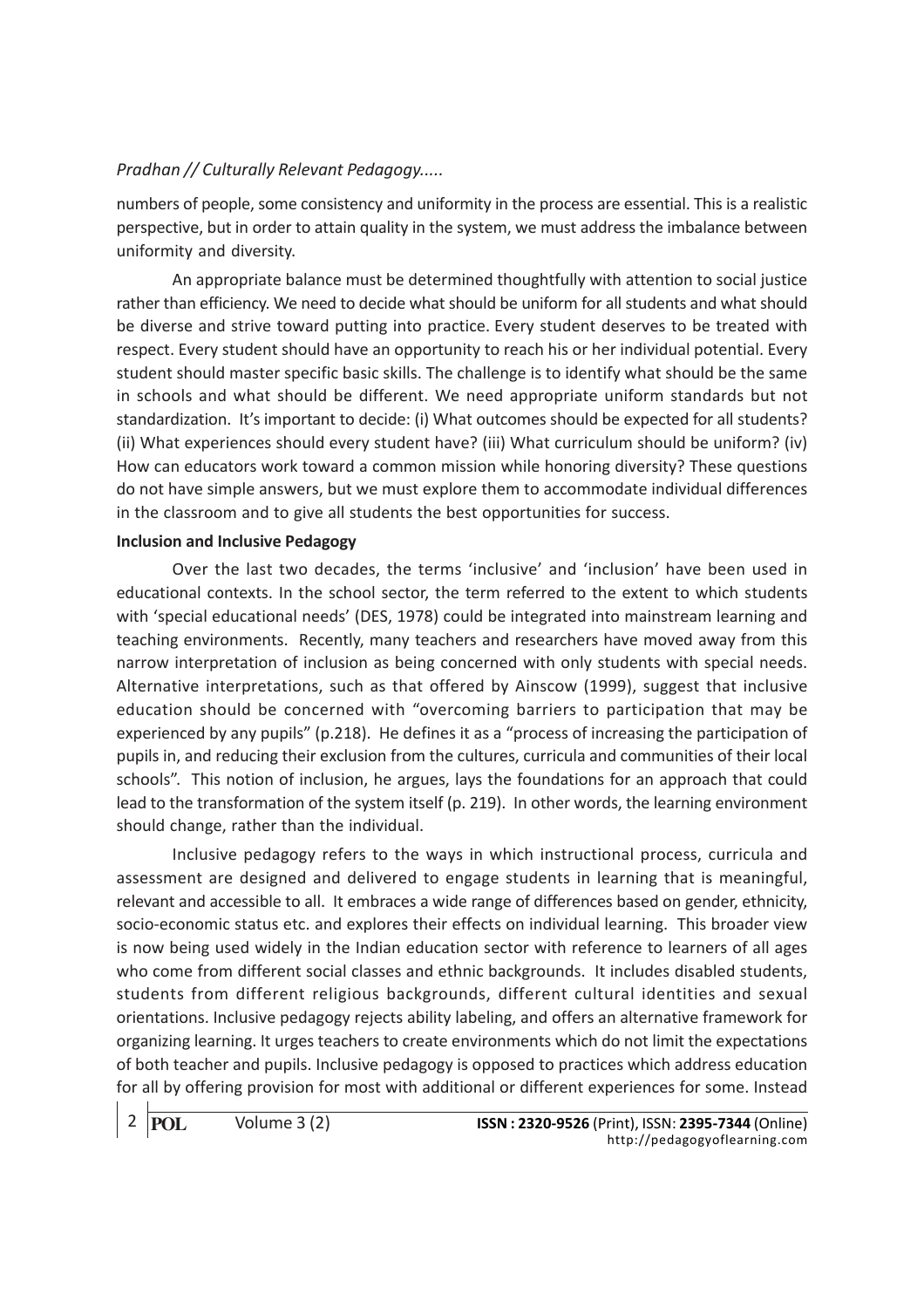it demands that teachers extend what is ordinarily available so that it is accessible to all (Florian, 2010). The notion of inclusive pedagogy is not a call for a return to a model of whole class teaching where equality is notionally addressed by providing identical experiences for all. Instead it advocates an approach whereby the teacher provides a range of options which are available to everybody. Human diversity is seen within the model of inclusive pedagogy as strength, rather than a problem, as children work together, sharing ideas and learning from their interactions with each other. The inclusive pedagogical approach fosters an open-ended view of each child's potential to learn.

#### Culturally Relevant Pedagogy

Culturally relevant or responsive pedagogy is grounded in teachers' displaying cultural competence: skill at teaching in a cross-cultural or multicultural setting (Diller & Moule, 2005). They enable each student to relate course content to his or her cultural context (Scherff & Spector, 2011). Culturally relevant teaching has been proven to be an effective form of pedagogy for students of all racial and ethnic backgrounds (Ladson-Billings, 1994). It provides a framework for building an inclusive education system and identifies ways to remove discriminatory biases and barriers to student achievement and well-being that relate to ethnicity and race, faith, family structure and socio-economic status as well as to sexual orientation, ability and mental health. By making education culturally relevant, it is thought to improve academic achievement (Curwin and Lynda, 2003). Although culturally relevant teaching is relevant to education at any level, majority of this practice is undertaken in school setting (Baumgartner and Johnson-Bailey, 2008).

Gloria Ladson-Billings (1994) introduced the term "Culturally Relevant Teaching" to describe teaching that integrates a student's background knowledge and prior experiences into the curriculum and the teaching and learning experiences that take place in the classroom. There are three central tenets underpinning this pedagogy: (i) holding high expectations for all students; (ii) assisting students in the development of cultural competence; and (iii) guiding students to develop a critical cultural consciousness. Other theorists (e.g. Gay, 2000; Villegas and Lucas, 2002) use the terms "Culturally Responsive Teaching" or "Culturally Responsive Pedagogy" to describe teaching that recognizes all students learn differently and that these differences may be connected to background, language, family structure and social or cultural identity. Theorists and practitioners of culturally responsive pedagogy see student diversity in terms of student strengths; they present it as opportunities for enhancing learning rather than as challenges and/ or deficits of the student or particular community. Culturally responsive pedagogy is not about "cultural celebrations," nor is it aligned with traditional ideas around multiculturalism. It involves careful acknowledgement, respect and an understanding of difference and its complexities.

Theorists write about three dimensions which comprise culturally responsive pedagogy: (i) Institutional; (ii) Personal; and (iii) Instructional. The institutional dimension refers to the administration and leadership of school systems, including the values developed and reflected in school policies and practices. It highlights the need to critically examine the formal processes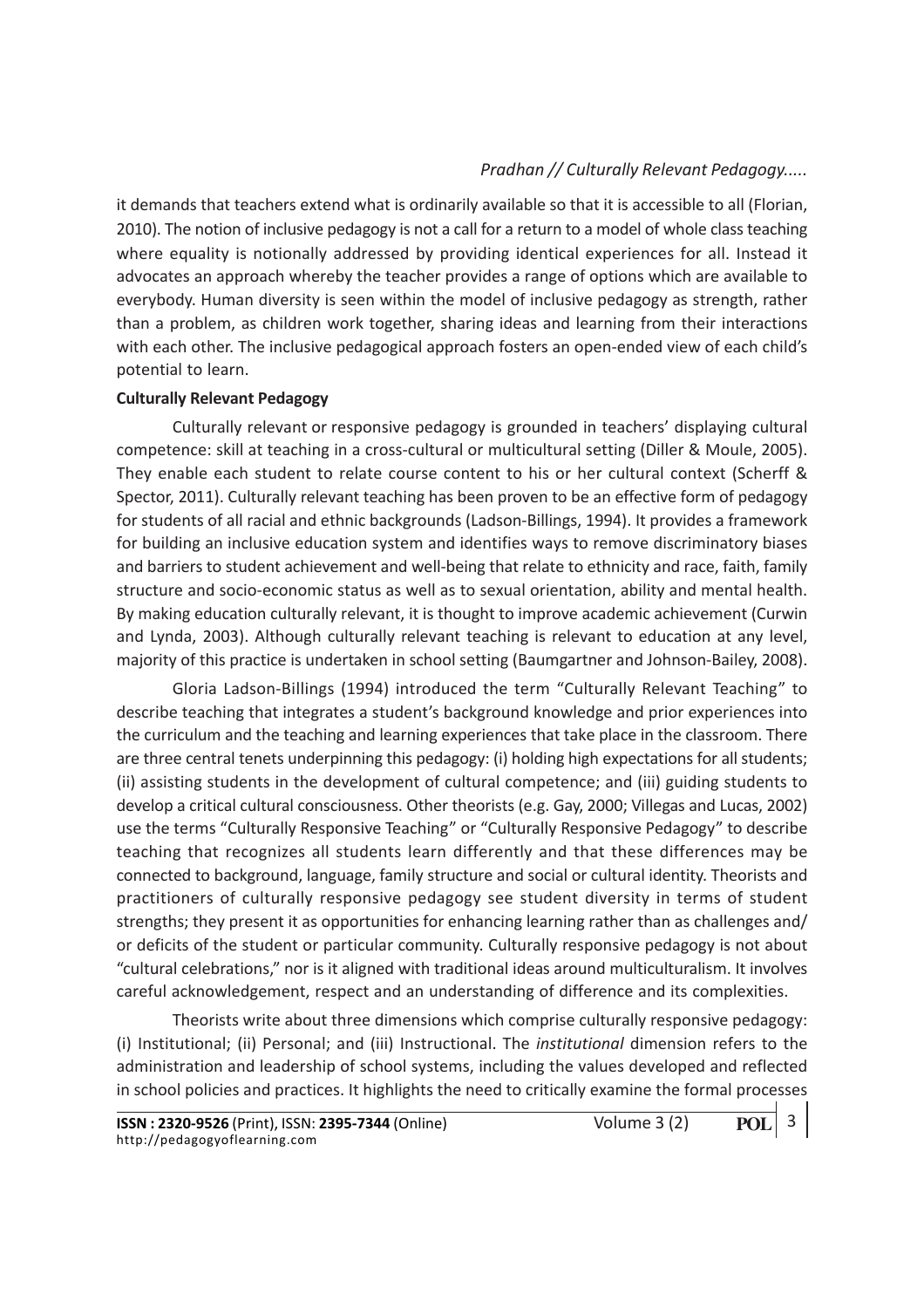of schooling which may reproduce particular patterns of marginalization. The *personal* dimension encompasses the mindset of culturally responsive educators and their practices in order to support the development of all students. The *instructional* dimension includes knowing learners well and considering the classroom practices which lead to a culturally responsive classroom. All three dimensions are foundational to the establishment of an inclusive school culture (Richards, Brown, & Forde, 2006).

#### Historical Perspective

Culturally relevant teaching was made popular by Dr. Gloria Ladson-Billings in the early 1990s (Gay, 2010). The term she created was defined as one "that empowers students to maintain cultural integrity, while succeeding academically" (Ladson-Billings, 1995). This has become more widely known and accepted in the education field in United States. The theory surrounding culturally relevant teaching is connected to a larger body of knowledge on multicultural education and helping culturally diverse students excel in education (Castagno & Brayboy, 2008). Researchers argue that there are gaps in academic achievement between mainstream culture and immigrants or ethnic cultural groups. They suggest that the disconnection between these groups were due to student/teacher language difficulties or that ethnic cultures do not value education as heavily as the Western culture does (Schmeichel, 2012). In response to these challenges, some researchers and teachers believe that education should be adapted to match the cultures students bring with them from home (Castagno, & Brayboy, 2008). One key educational researcher who has contributed significantly to the progression of culturally relevant teaching is Geneva Gay. In her landmark book, Culturally Responsive Teaching: Theory, Research, and Practice, Geneva Gay expanded the traditional view of culture beyond race and ethnicity. She wrote, "Even without being consciously aware of it, culture determines how we think, believe, and behave" (Reported in Castagno & Brayboy, 2008). In other words, culture is a student's beliefs, motivations, and even social groups and norms. Thus, the teacher who practices culturally relevant teaching understands that culture manifests in a variety of adaptations within how students prefer to learn. A culturally responsive teacher uses differentiated instruction to tailor learning to every aspect of a student's culture.

Many of the researchers and educators in the area of culturally relevant pedagogy support the constructivist theories of education because such perspectives recognize the value of multiple cultural viewpoints (Kea, Campbell-Whatley & Richards, 2006). In a constructivist perspective, learners are taught to question, challenge, and critically analyze information rather than blindly accept what it taught, which leads to exactly the type of teaching advocated by the originators of culturally relevant teaching (Banks, 2004). James Banks lays out five dimensions of multicultural education, viz. content integration, knowledge construction, cross-cultural interactions, equitable pedagogy, empowered school culture. These dimensions laid the foundation for the move toward culturally relevant teaching. Teachers, who achieve these dimensions, and thus realize the impact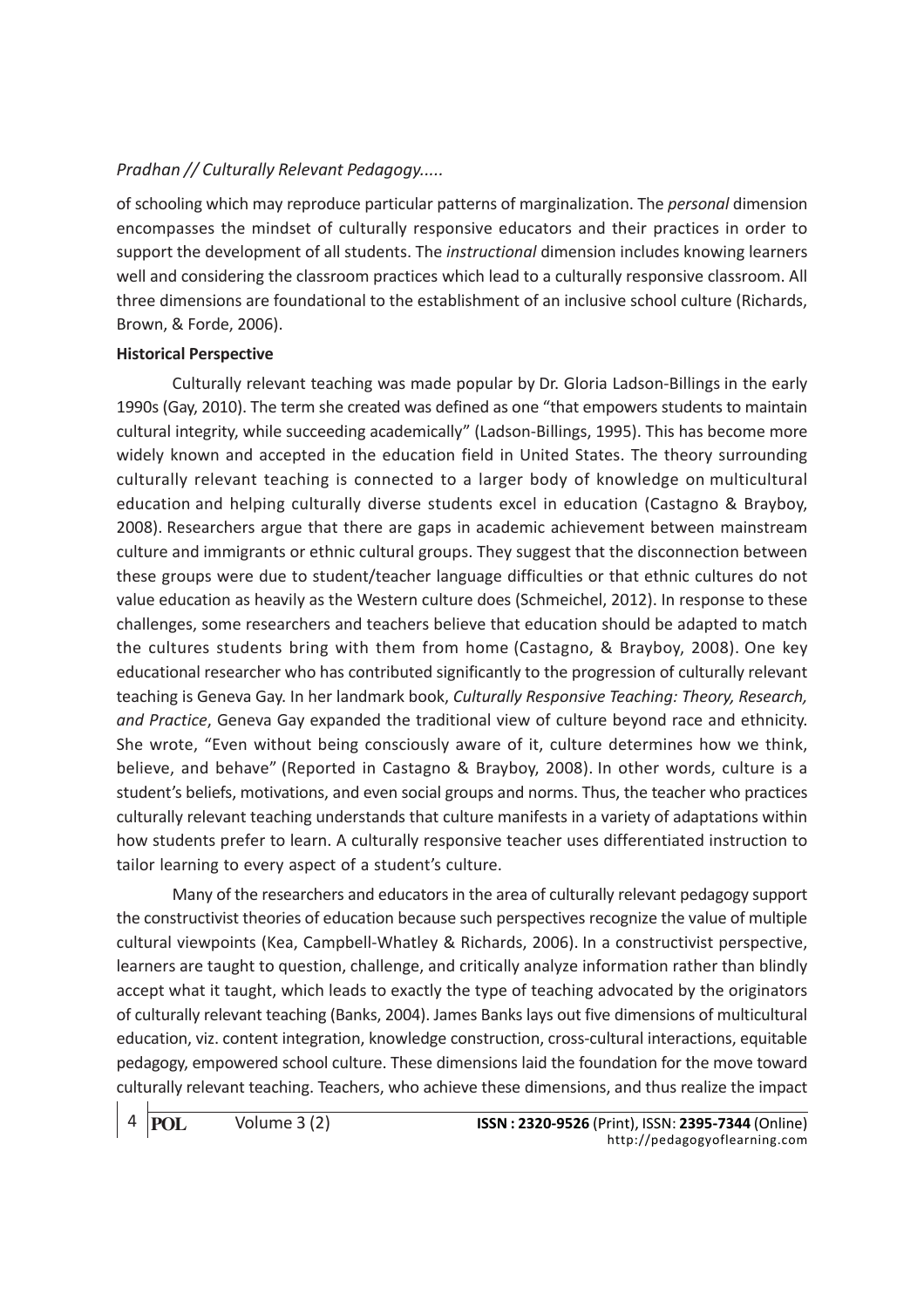of culturally relevant teaching, cherish learners who question, seek answers through inquiry, and embrace a mindset of social justice. Thus, all these dimensions are the key components of constructivism (Flinders & Thornton, 2009). James Scheurich believes that culturally relevant pedagogy has a significant importance on our youth because it benefits students no matter what the ethnic background or culture of the students. In a video, James Scheurich explains how the success of our country is in the hand of our children and in a society where students of color will no longer be the minority. He expresses how teachers must teach to their audience in order for students to be successful (Scheurich James, N/A).

## The Key Features of Culturally Responsive Teaching

A number of authors, including Gay (2010) and Lipman (1995) have identified features of culturally relevant teaching. The important ones are as follows:

- **Communicate high expectations:** Make sure that you let each student know that you expect them to engage, perform, and achieve at high level, rather than making excuses for some students who do not participate at optimal levels at times.
- Actively engage your students in learning: Help your students to question, consult original material, relate content to their daily lives, write, read, build models, and make time to build relationships with them.
- **Facilitate learning:** Build students' capacity to handle new material, solve complex problems, and develop new skills by scaffolding what they already know through a series of increasingly complex experiences.
- Understand the assets and capabilities that students bring from their home: Understand the cultures represented in your classroom by getting to know your students. Visit the neighborhoods where they live. Listen to them and talk about their lives. Consistently engage in real conversation and dialogue with your students.
- Acknowledge membership in different groups: Teachers must recognize and acknowledge their affiliation with various groups in society, and the advantages and disadvantages of belonging to each group. Moreover, teachers need to assess how belonging to one group influences how one relates to and views other groups.
- Learn about the history and experiences of diverse groups: It is important that teachers learn about the lives and experiences of other groups in order to understand how different experiences have shaped attitudes and perspectives of various groups. Further, by learning about other groups, teachers begin to see differences between their own values and those of other groups. To learn about the histories of diverse groups, teachers can read literature written by those particular groups as well as personally interact with members of those groups.
- Anchor your curriculum in the everyday lives of your students: Connect their knowledge and skills to content knowledge. Spend time on helping students learn the content. Use real life, authentic texts. Engage students in inquiry about things that matter to them.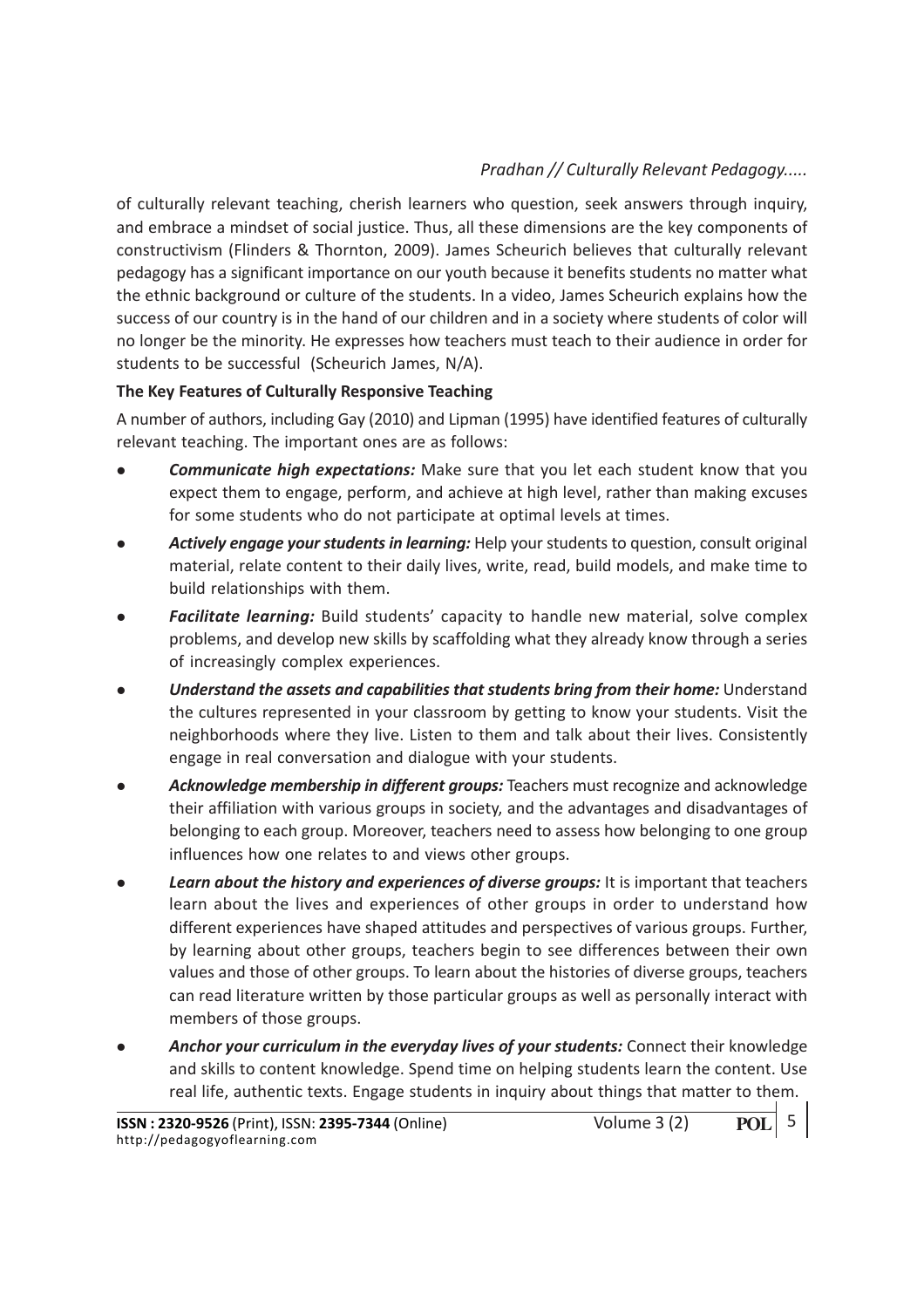- **Engage in reflective thinking and writing:** Teachers must reflect on their actions and interactions that govern their behaviors. Understanding the factors that contribute to certain behaviors (e.g. racism, ethnocentrism) is the first step toward changing these behaviors. This process is facilitated by autobiographical and reflective writing in a journal.
- **Explore personal and family histories:** Teachers need to explore students' early experiences and familial events that have contributed to their understanding of themselves. As part of this process, teachers can conduct informal interviews of family members about their beliefs and experiences regarding different groups in society. The information can enlighten teachers about the roots of their own views.
- Visit students' families and communities: It is important that teachers get to know their students' families and communities by visiting their home environments. Moreover, by becoming familiar with students' home lives, teachers gain insight into the influences on the students' attitudes and behaviors. Additionally, teachers can use the families and communities as resources that contribute to the educational growth of the students.
- Visit or read about successful teachers in diverse settings: Teachers need to learn about successful approaches to educating children from diverse backgrounds. By actually visiting classrooms of successful teachers of children from diverse backgrounds and/or reading authentic accounts of such success, teachers can gain exemplary models for developing their own skills.
- **Develop an appreciation of diversity:** To be effective in a diverse classroom, teachers must have an appreciation of diversity. They must view difference as the fact in society and reject notions that any one group is more competent than another. This entails developing respect for differences.

#### Teaching Learning Strategies

In order to be culturally relevant, teachers must create an accommodating and inviting classroom culture. Classrooms need to become more and more diverse as generations of students enter the school system. It is important to integrate cultural awareness in the classroom. Teachers must demonstrate that they care for their students and their cultural needs (Gay, 2010). There are several ways teachers can make their classroom culturally relevant.

#### Reciprocal Teaching

This is a strategy through which teachers can make their classroom less intimidating. Here, students and teachers take turns leading the class discussions. In this method, the students' voice is heard, and the classroom teacher becomes more of a facilitator than a "director". Students feel more empowered, and autonomous in their own learning (Mayer, 2008). Reciprocal teaching gives students the opportunity to express themselves according to their cultural viewpoints, which is very important according to the constructivist and progressive educators (Kea, Campbell-Whatley & Richards, 2006).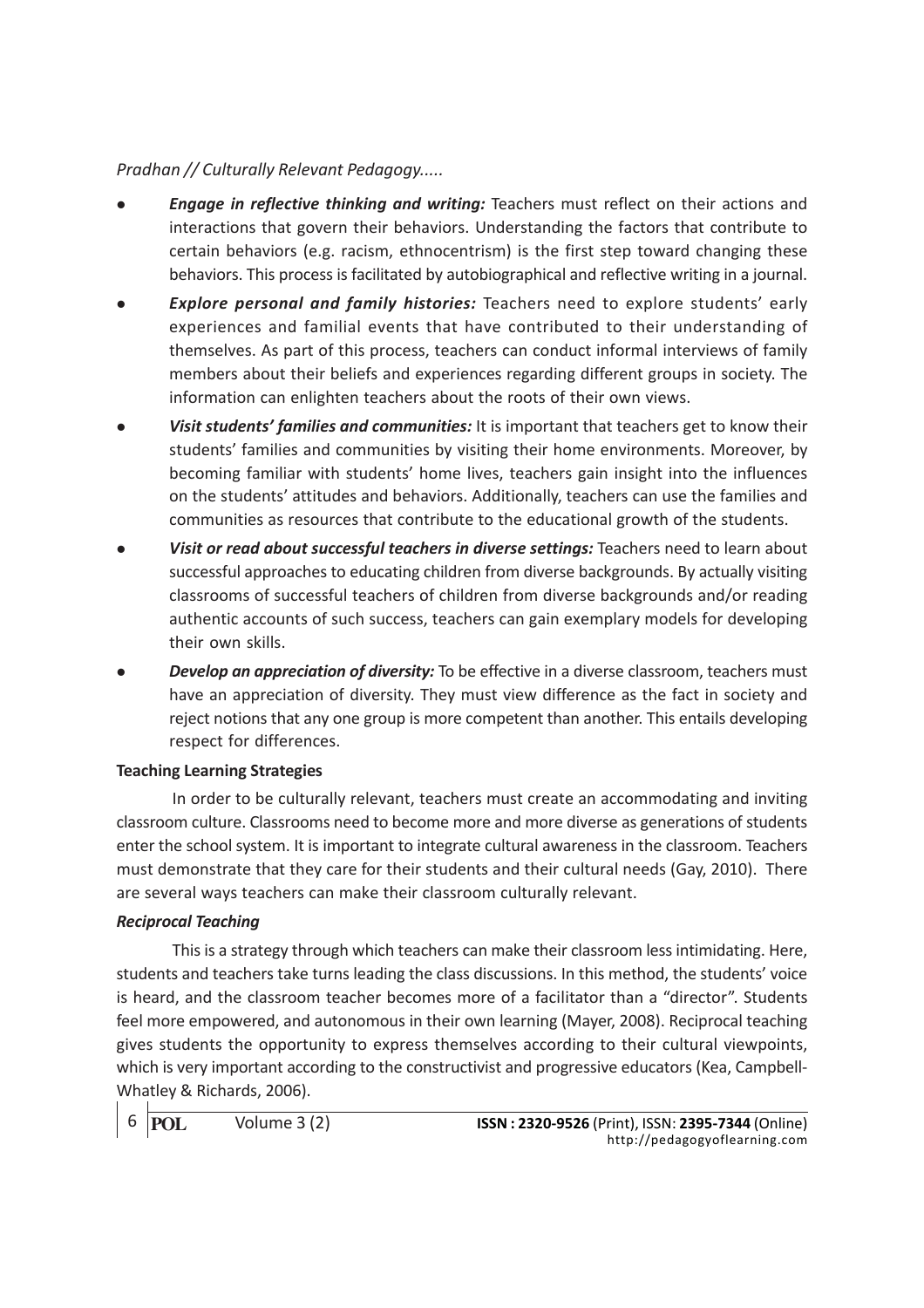#### Cooperative Learning

Many educators recommend cooperative learning methods as effective teaching strategies to promote culturally relevant learning (Diller & Moule, 2005). Cooperative learning is the instructional use of small groups so that students work together to maximize their own and each other's learning. Rather than fostering competitiveness among students, group learning strategies encourage collaboration in the completion of assignments. This way, students learn to work together towards common goals. Students learn important skills such as team work, and embracing other learning styles (Mayer, 2008). Many studies have been conducted in response to how students respond to teachers that exhibit the above characteristics within the classroom. The qualitative study conducted by Howard (2001), which included students' response, show that this is a positive and effective form of pedagogy.

#### Games and Cross-Cultural Activities

Games and cross-cultural activities allow students' personal interaction with different cultures. Participation of students in games and cross-cultural activities help them understand their school and classroom as unique and diverse communities (Kea, Campbell-Whatley & Richards, 2006).

#### Family History Research

In this strategy, students interview their own family members and learn about familial cultural influences on their lives.

#### Reflective Writing

In this strategy, students write and share their beliefs and cultural assumptions. These activities promote "meta-reflection", which is very important to student learning about themselves and their peers (Kea, Campbell-Whatley & Richards, 2006). Students may choose to write about their cultural identity and its connection with their educational experiences, or they may choose to look at a different culture altogether, which they have learned from peers. This activity helps students learn about new cultures and can be very engaging for them (Kea, Campbell-Whatley & Richards, 2006).

#### Critical Pedagogy

Critical pedagogy is based on the assumption that students are not just young people for whom teachers should devise solutions. They are critical observers of their own condition and needs, and should be participants in discussion and problem solving relating to their education and future opportunities. Critical pedagogy provides an opportunity to reflect critically on issues in terms of their political, social, economic and moral aspects. It entails the acceptance of multiple views on social issues and a commitment to democratic forms of interaction. Thus, critical pedagogy facilitates collective decision making through open discussion and by encouraging and recognizing multiple views. This is important in view of the multiple contexts in which our schools function (NCERT, 2005, pp.22-23). A critical framework helps learners to see social issues from different perspectives.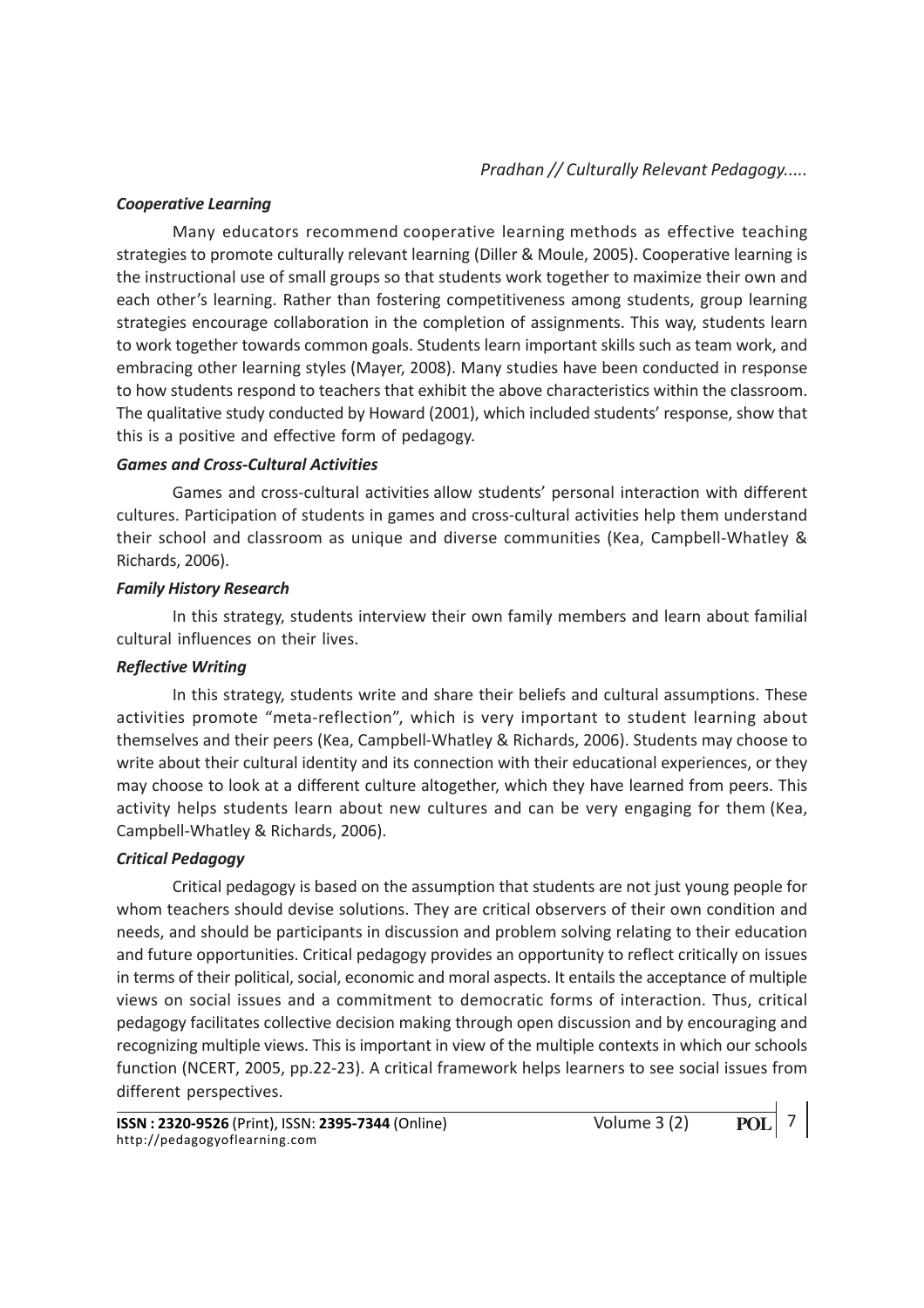Various instructional strategies suggested for teaching culturally diverse students, inter alia, prompt the teachers to:

- i. Use a variety of instructional strategies and learning activities. Offering a variety of instructional strategies provides the students with opportunities to learn in ways that are suitable to them. In addition, the variety helps them develop and strengthen other approaches to learning.
- ii. Consider students' culture and language in formulating learning objectives and activities. Provide learning opportunities for students with differing characteristics, e.g. race, sex, disability, ethnicity, religion, socioeconomic status, or ability.
- iii. Incorporate objectives for affective and personal development. Provide opportunities for high and low achievers to boost their self-esteem and enhance their strengths and talents. Such opportunities can enhance students' motivation to learn and achieve.
- iv. Communicate expectations. Let the students know the classroom rules about talking, participation in teaching learning process, and questioning the teacher etc. Tell them how long a task will take to complete or how long it will take to learn a skill or strategy. Also, give them information on their ability to master a certain skill or complete a task. It may be necessary to encourage students who expect to achieve mastery.
- v. Communicate the benefits of learning. Explain the benefits of learning a concept, skill, or task. Ask students to tell you the rationale for learning and explain how the concept or skill applies to their lives at school, home, and work.
- vi. Use advance and post organizers. At the beginning of lessons give the students an overview and tell them the purpose or goal of the activity. If applicable, tell them the order that the lesson will follow and relate it to previous lessons. At the end of the lesson, summarize its main points.
- vii. Provide frequent reviews of the content learned. Provide a brief review of the previous lesson before continuing a lesson or entering in to a new and related lesson.
- viii. Facilitate independence. There are many ways to facilitate students' independence. For example, when students ask questions, the teacher can encourage independence by responding in a way that lets the student know how to find the answer. Asking students to evaluate their own learning or progress also promotes independence.
- ix. Promote student on-task behavior. Teachers can help students stay on-task in different ways, e.g. by starting lessons promptly and minimizing transition time between lessons, shifting smoothly and efficiently from one lesson to another, giving housekeeping tasks such as setting up audiovisual equipment. Keeping students actively involved in the lessons, for example, by asking questions also helps them to stay on-task.
- x. Monitor students' academic progress during lessons and independent work. Check with students to see if they need assistance before they ask for help. Ask if they have any

```
8 POL
```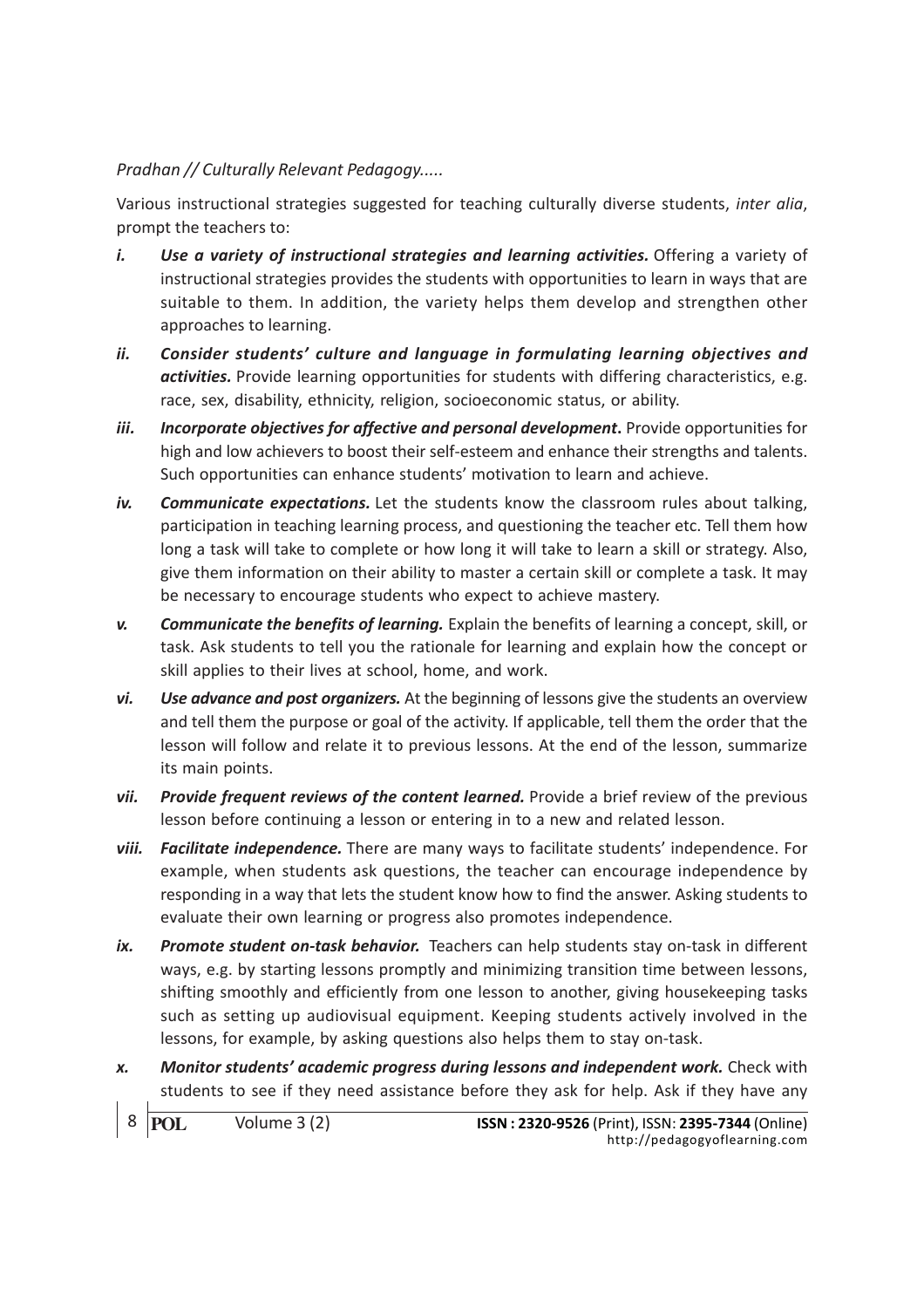questions about their learning tasks; and if they understand the contents of instruction. Also make the students aware of the various situations in which a skill or strategy can be used.

xi. Provide frequent feedback. Provide feedback at multiple levels. For example, acknowledging a correct response is one form of feedback, while prompting a student who has given an incorrect answer by providing clues is another form. Thus, the teacher may give positive feedback as well as positive corrective feedback.

## Implementation of Culturally Responsive Pedagogy: What Research Says?

Summarizing previous research concerning culturally responsive literacy instruction (Au, 1993; Boykin, 1978; Gay, 2000; Heath, 1983; Ladson-Billings, 1994; Moll, 1992; Osborne, 1996; Reyhner & Garcia, 1989) and analyzing his own research in the preparation of present and future teachers for culturally responsive instruction, Schmidt (2005) has explored the following conditions for successful implementation of culturally responsive instruction:

- High expectations: supporting students as they develop the knowledge and skills appropriate to their ages and abilities.
- Positive relationships with families and community: demonstrating clear connections with students' families and communities.
- **Cultural sensitivity curriculum:** connecting with the standards-based curriculum as well as individual student's cultural backgrounds.
- Active teaching methods: involving students in a variety of activities such as: reading, writing, listening, speaking, and viewing, throughout the lesson delivery.
- **Teacher as facilitator:** presenting information; briefly giving directions; summarizing responses; and working with small groups, pairs, and individuals.
- **Student control of the lesson:** talking at conversation levels around the topic being studied while completing assignments in small groups and pairs.
- Instruction around groups and pairs: completing assignments individually, but usually in small groups or pairs with time to share ideas and think critically about the work.

#### The Mindset of Culturally Responsive Educators

Culturally responsive teachers share a particular set of dispositions and skills – a mindset, that enables them to work creatively and effectively to support all students in diverse settings. The major ones are as follows:

# Socio-cultural consciousness: An awareness of how socio-cultural structures impact individual experiences and opportunities.

Culturally responsive educators understand their position in existing social, historical and political context through questioning their own attitudes, behaviours and beliefs. They understand the forms of discrimination which can affect the experiences of students and their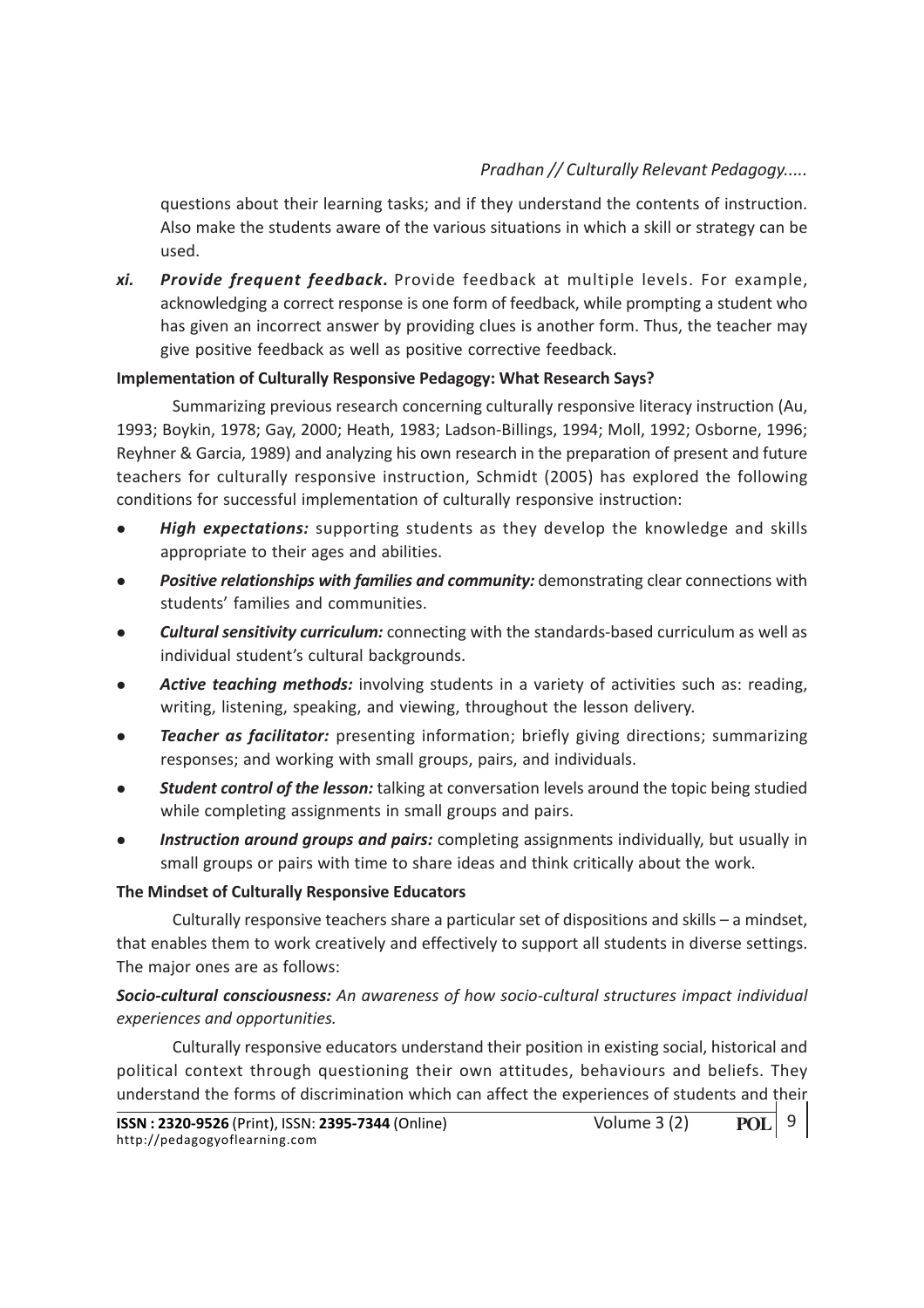families in multiple ways. Self-reflection is foundational to the examination and identification of one's own biases. It also helps us to recognize how our own social identity is constructed and to think about how social identities are shaped by society.

# High expectations: Hold positive and affirming views of all students of all backgrounds.

Our perceptions about students' abilities have a significant impact on student achievement and well-being (Ladson-Billings 1994, 2001, 2011). Culturally responsive educators hold positive and affirming views of their students and their ability to learn and achieve academic success. They demonstrate genuine respect for students and their families as well as a strong belief in their potential. They consider the social identities of students as assets rather than as deficits.

# Desire to make a difference: See themselves as change agents working towards more equity.

Educators who are culturally responsive see equitable and inclusive education as fundamental to supporting high levels of student achievement (Ladson-Billings, 2001; Gay, 2004). Consistent patterns of underachievement found amongst the students with special education needs or those from low socio-economic background, need to be seen as created by institutional barriers. Culturally responsive educators are committed to working to remove barriers and creating conditions for learning that are beneficial for all students.

## Constructivist Approach: Understand that learners construct their own knowledge.

Culturally responsive educators employ constructivist approach to teaching learning; and through this approach, they integrate locally situated learning into daily instruction and learning processes. They support students asking questions and creating new knowledge based on their natural curiosity about their own experiences. This results in making learning, contextual, relevant and accessible for all students in the classroom.

# Deep knowledge of their students: Know about the lives of students and their families; know how students learn best and where they are in their learning.

Culturally responsive educators recognize that parents and families know their children best (Kugler & West-Burns, 2010). Therefore, they work to build strong relationships with their students' families. They promote mutual respect between home and school and embrace a collaborative approach to teaching and learning. Deep knowledge of students enables educators to integrate lived experiences into the daily learning of the classroom.

# Culturally responsive teaching practices: Design and build instruction on students' prior knowledge in order to stretch students in their thinking and learning.

A wealth of research is available both nationally and internationally on culturally responsive instructional strategies. At the core of these strategies is: (a) holding high expectations for learning; and (b) recognizing and honouring the strengths that a student's lived experiences and/or home culture bring to the classroom. As Villegas and Lucas (2002, p. 27) observe about culturally responsive educators, "They use what they know about their students to give them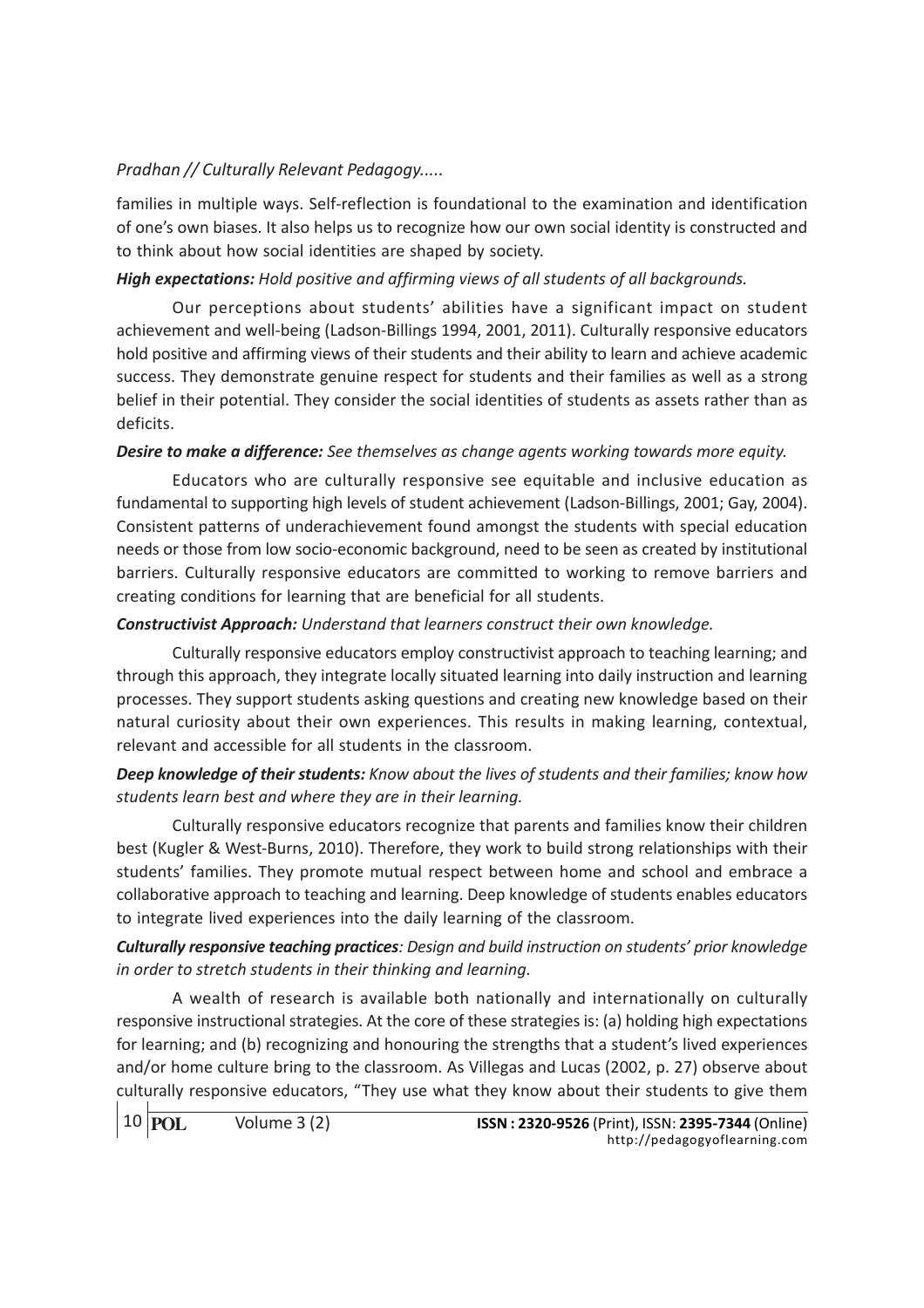access to their learning". Learning experiences are designed to be relevant and authentic, enabling students to see themselves in the daily learning of the classroom.

#### Conclusion

Not all educators favor culturally relevant teaching. There are many practical challenges to implementing culturally relevant pedagogy, including a lack of enforcement of culturally relevant teaching methods, and the tendency to view students as individual units, rather than seeing them as linked with their cultural groups (Gay, 2010). In culturally relevant pedagogy, new teachers must be taught how to adapt their curricula, teaching methods, instructional materials, and assessment practices to connect with students' values and cultural norms. Therefore, there is a need to prepare reflective practitioners who can connect with diverse students and their families (Kea, Campbell-Whatley & Richards, 2006). Educators must be prepared to teach all students while also being committed to preparing students for the reality of a diverse global society. The journey towards equity and inclusivity in schools seeks to empower everyone in the learning environment. Such an approach validates and affirms the cultural capital that our students bring to the classroom each and every day. This journey also brings us closer to reaching our goal of providing relevant and authentic learning opportunities every day for every student in every classroom.

#### References

Ainscow, M. (1999). Understanding the development of inclusive schools. London: Routledge.

Au, K. (1993). Literacy instruction in multicultural settings. New York: Harcourt, Brace Jovanovich.

- Banks, J.A. (2004). Multicultural education: Historical development, dimensions, and practice. In J.A. Banks & C.A.M. Banks, (2004). Handbook of research on multicultural education (2nd ed., pp. 3 - 29). San Francisco: Jossey-Bass
- Baumgartner, L.M. and Johnson-Bailey, J. (2008). Fostering awareness of diversity and multiculturism in adult and higher education. New Directions for Continuing Education, 120. 45-53.
- Boykin, A. W. (1978). Psychological/behavioral verve in academic/task performance: Pretheoretical considerations. Journal of Negro Education, 47 (4), 343–354.
- Brown-Jeffy, S. & Cooper, J. E. (2011). Toward a conceptual framework of culturally relevant pedagogy: an overview of the conceptual and theoretical literature. Teacher Education Quarterly, V38 N1 p65-84. Retrieved from http:// www.eric.ed .gov/PDFS/EJ914924.pdf.

Canter, N. (1946/1972). Dynamics of learning. New York: Agathon Press, Inc.

- Castagno, A. & Brayboy, B. (2008). Culturally responsive schooling for indigenous youth: A review of the literature. Review of Educational Research, 78(4), 941-993.doi: 10.3102/ 0034654308323036, p. 946.
- Curwin, D. and Lynda, A. (2003). A missing link: between traditional aboriginal education and the western system of education. Canadian Journal of Native Education, 27(2). 144-160.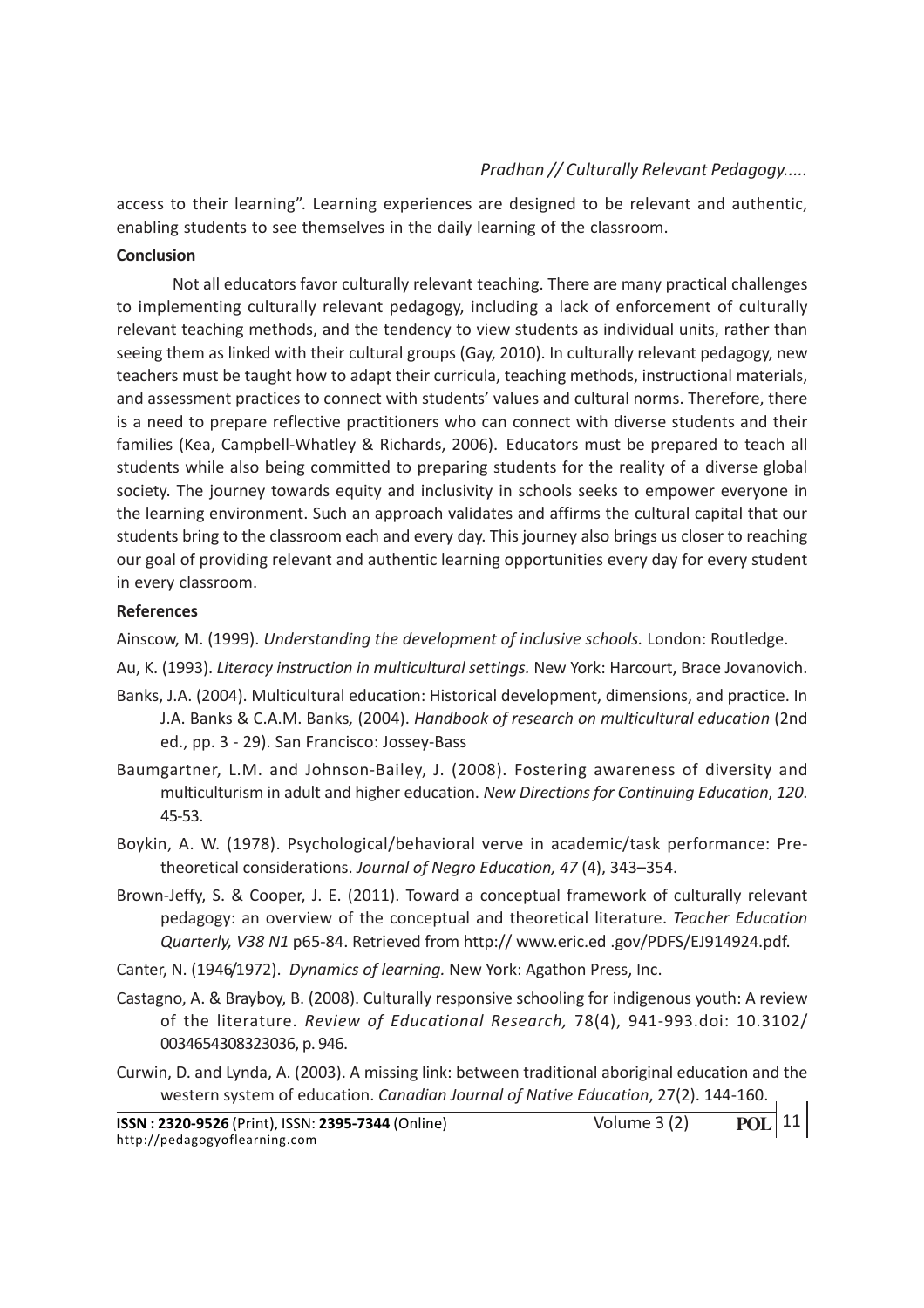- DES (Department for Education and Science) (1978) Special educational needs: report of the committee of enquiry into the education of handicapped children and young people. (The Warnock Report). London: HMSO.
- Diller, J., & Moule, J. (2005). Cultural competence: A primer for educators, Thomson Wadsorth: Belmont, California.
- Flinders, D.J. & Thornton, S.J. (2009). The curriculum studies reader, 3rd Ed. New York: Routledge.
- Florian, L. (2010). The concept of inclusive pedagogy. In G. Hallett and F. Hallett, (eds.). Transforming the role of the SENCO. Buckingham: Open University Press, pp. 61-72.
- Gay, G. (2000). Culturally responsive teaching: Theory, practice, & research. New York: Teachers College Press.
- Gay, G. (2004). Beyond brown: promoting equality through multicultural education. Journal of Curriculum and Supervision, 19 (3), 193–216.
- Gay, G. (2010). Culturally responsive teaching, 2nd Ed. New York, New York: Teachers College Press.
- Hart, S., Dixon, A., Drummond, M.J. and Mcintyre, D. (2004). Learning without limits. Maidenhead: Open University Press.
- Heath, S. B. (1983). Ways with words: Language, life, and work in communities and classrooms. Cambridge, UK: Cambridge University.
- Howard,T. C. (2001). Telling their side of the story: african american students' perceptions of culturally relevant teaching. Retrieved from http://curiculumstudies.pbworks. com/w/file/ fetch/51210277/ Howard 2001 Telling Their Side.pdf
- Kea, C., Campbell-Whatley, G., & Richards, H. (2006). Becoming culturally responsive educators: rethinking teacher education pedagogy. National center for culturally responsive educational systems. Retrieved from http://www.niusileadscape.org/docs/. (Page 3).
- Kugler, J., & West-Burns, N. (2010, Spring). The CUS framework for culturally responsive and relevant pedagogy. Our Schools, Our Selves, 19(3).
- Ladson-Billings, G. (1994). The dreamkeepers: Successful teachers of African American children. San Francisco: Jossey-Bass.
- Ladson-Billings, G. (1995). Toward a theory of culturally relevant pedagogy. American Research Journal, 32(3) 465-491.
- Ladson-Billings, G. (2001). Crossing over to Canaan: The journey of new teachers in diverse classrooms. San Francisco: Jossey-Bass.
- Ladson-Billings, G. (2011). Asking the right questions: A research agenda for studying diversity in teacher education. In Ball, A. & Tyson, C. (eds.), Diversity in teacher education (pp. 383– 396).